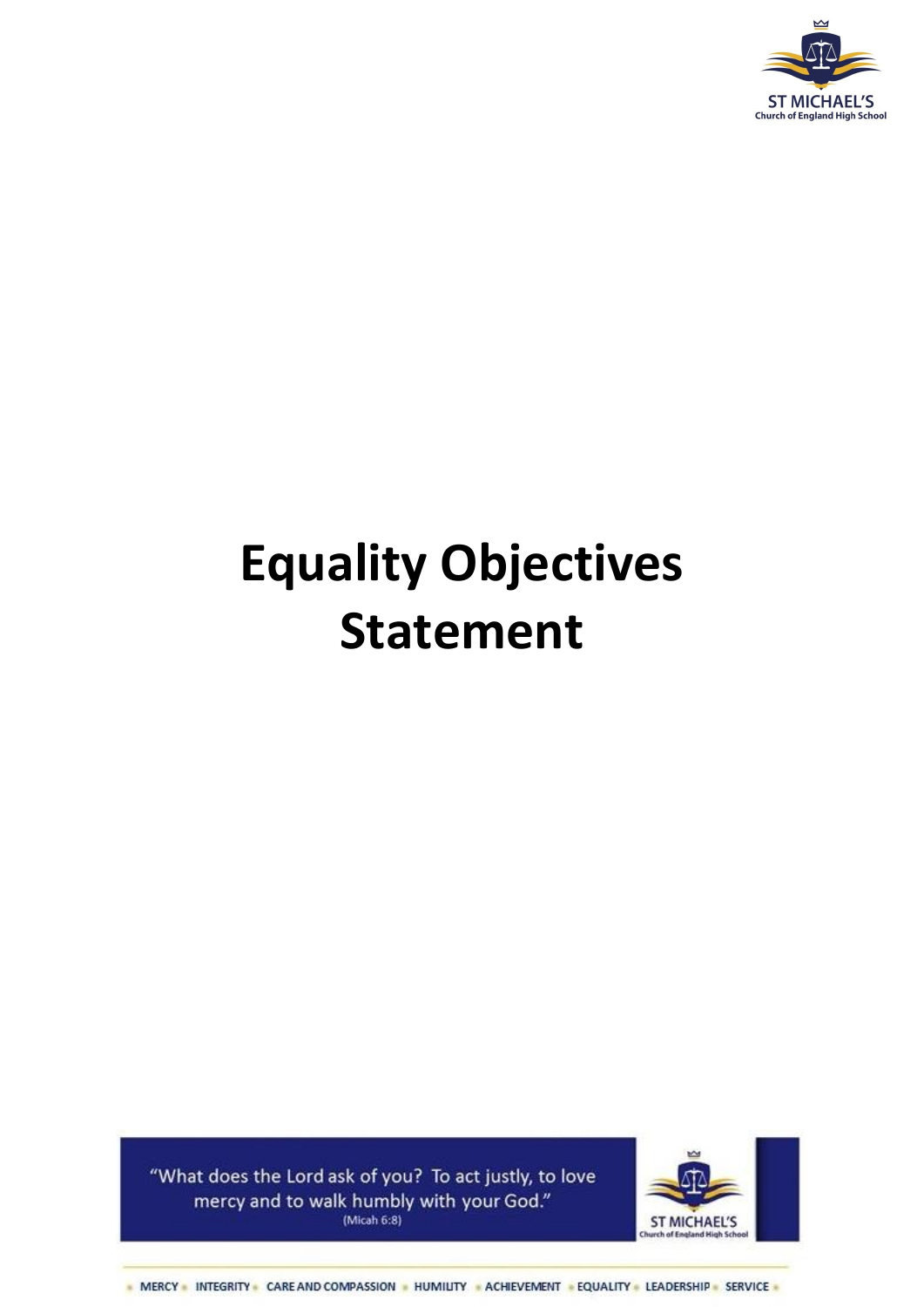## **School Values**

In our school, our Christian vision shapes all we do. All members of the school community are committed to upholding the St Michael's Church of England Christian values:

- to show love, care and kindness to all in our community
- to value what we have and to share with others
- to enable everyone to achieve their full potential

#### **Commitment statement**

We welcome our duties under the Equality Act 2010. The school's general duties, with regards to equality are:

- eliminating discrimination
- fostering good relationships
- advancing equality of opportunity

We will not discriminate against, harass or victimise any pupil, prospective pupil, or other member of the school community because of their:

- sex
- age
- $\bullet$  race
- disability
- religion or belief
- sexual orientation
- gender reassignment
- pregnancy or maternity
- marriage and civil partnership

We aim to promote pupils' spiritual, moral, social and cultural development, with special emphasis on promoting equality and diversity, and eradicating prejudicial incidents for pupils and staff. Our school is committed to not only eliminating discrimination, but also increasing understanding and appreciation for diversity.

#### **Aims to eradicate discrimination**

We believe that a greater level of success from pupils and staff can be achieved by realising the uniqueness of individuals. Creating a prejudice-free environment where individuals feel confident and at ease is a commitment of the school. This environment will be achieved by:

- being respectful
- always treating all members of the school community fairly
- developing an understanding of diversity and the benefits it can have
- adopting an inclusive attitude
- adopting an inclusive curriculum that is accessible to all
- encouraging compassion and open-mindedness

We are committed to having a balanced and fair curriculum. We believe that our pupils should be exposed to ideas and concepts that may challenge their understanding, to help ensure that pupils learn to become more accepting and inclusive of others. Challenging and controversial concepts will be delivered in a way that prevents discrimination and promotes inclusive attitudes. We will also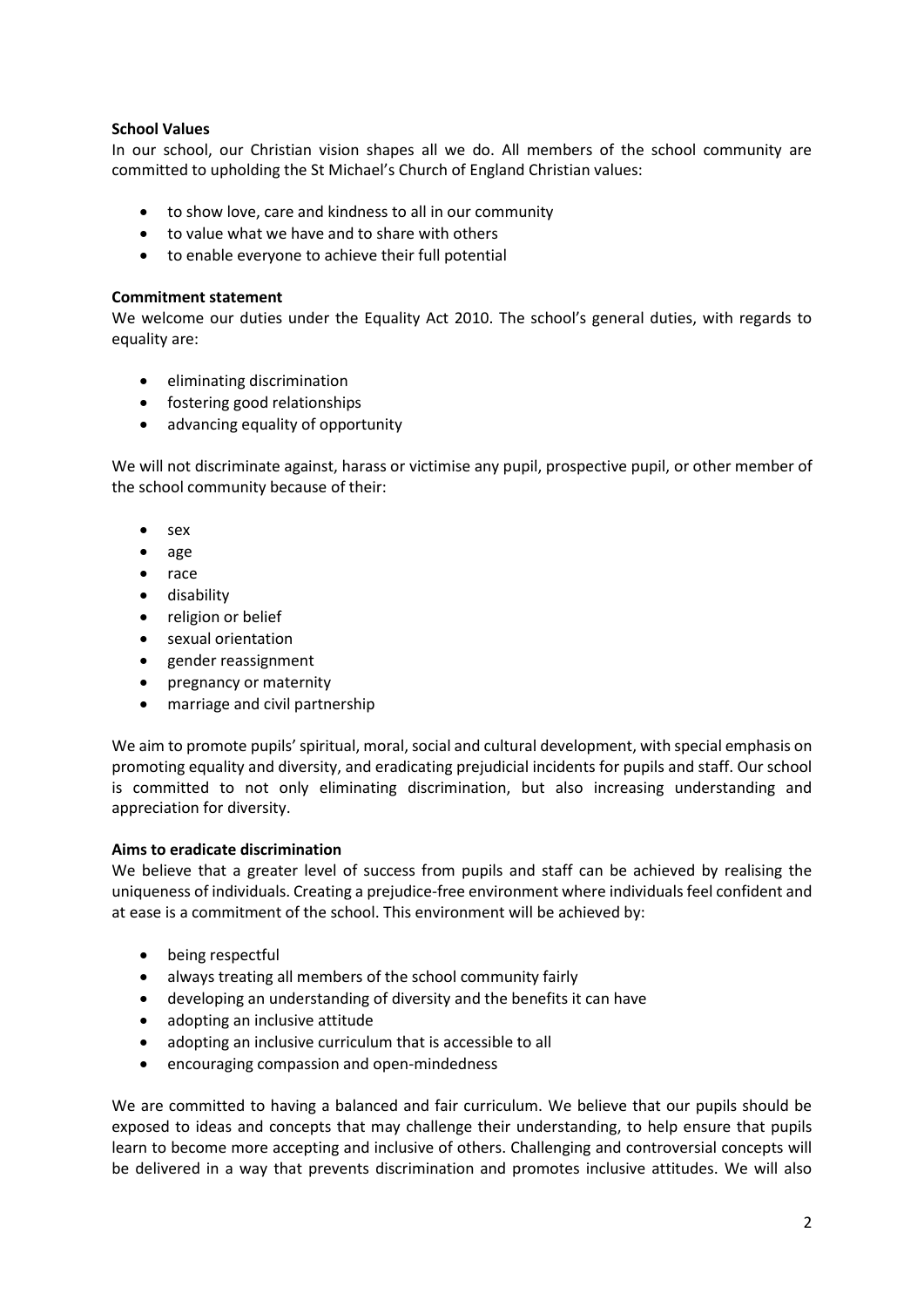respect the right of parents to withdraw their children from certain classes which pose conflicts to their own beliefs.

## **Dealing with prejudice**

We do not tolerate any form of prejudice-related incident. Whether direct or indirect, we treat discrimination against all members of our school with the utmost severity. When an incident is reported, through our thorough reporting procedure, our school is devoted to ensuring appropriate action is taken and a resolution is put into place which is both fair and firm.

Our pupils are taught to be:

- understanding of others
- celebratory of cultural diversity
- eager to reach their full potential
- inclusive
- aware of what constitutes discriminatory behaviour

The school's employees will not:

- discriminate against any member of the school community
- treat other members of the school community unfairly

The school's employees will:

- promote diversity and equality
- encourage and adopt an inclusive attitude
- lead by example

#### **Equality and dignity in the workplace**

We do not discriminate against staff with regards to their:

- age
- disability
- gender reassignment
- marital or civil partner status
- pregnancy or maternity
- race
- religion or belief
- $\bullet$  sex
- sexual orientation

Equality of opportunity and non-discrimination extends to the treatment of all members of the school community. All staff members are obliged to act in accordance will the school's various policies relating to equality.

We will guarantee that no redundancy is the result of direct or indirect prejudice. All disciplinary procedures are non-prejudicial, whether they result in warnings, dismissal, or any other disciplinary action.